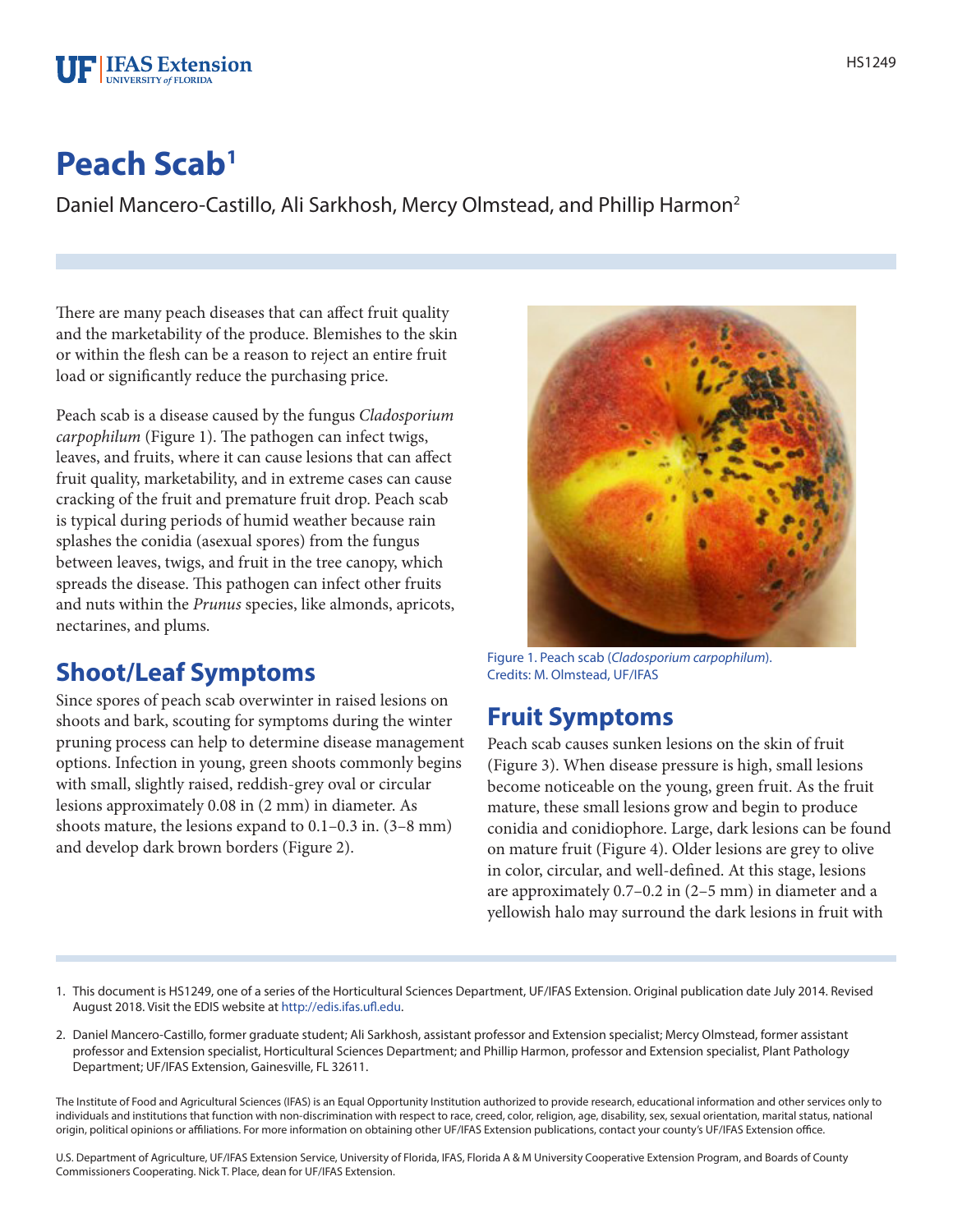

Figure 2. Peach scab lesions on green current-season peach fruit and green leaf and shoot. Credits: C. Mancero



Figure 4. Peach scab lesions on ripening fruit. Lesions occur on the top part of the fruit where water from rain or irrigation splashes spores down on the fruit. Credits: C. Mancero



Figure 3. Peach scab lesions on young stone fruits, showing sunken, dark green, imperfect circles where spores are located. Credits: C. Mancero

a significant blush. In nectarines, peach scab lesions may appear pale green with a dark center.

Peach scab lesions should not be confused with raised scabs often caused by shot-hole disease (*Wilsonomyces carpophilus*; http://www.ipm.ucdavis.edu/PMG/r602100711.html). Purple margins with light tan centers differentiate shot hole lesions from those caused by peach scab.

The corky cell layer beneath peach scab lesions does not expand as the fruit grows (Figure 4). This causes cracks in the skin that can extend into the peach flesh, generating an entry point for secondary pathogens such as fruit rot organisms or fruit flies. Often, the peach scab is found around the stem end of the fruit because of poor spray penetration into the canopy (Figures 4 and 5). Peaches are most susceptible during the shuck-split stage of growth, while nectarines are most susceptible 1–2 weeks after petal fall. While the fruit is most susceptible at early developmental stages, disease



Figure 5. Peach scab lesions on mature peach fruit. Notice the highest concentration of lesions is located in the stem end. Credits: C. Mancero

management is essential from fruit set to harvest to prevent significant skin damage.

## **Disease Cycle**

Peach scab can overwinter as mycelia (filamentous part of the fungi) in lesions or as chlamydospores (large, thick-walled structures) on vegetative tissue or in the bark of 1-year-old shoots. Chlamydospores are the primary source of inoculum in an orchard. During the spring and summer, conidia are produced when relative humidity is at least 100% for 24 hours, and temperatures exceed 60°F (16°C). The conidia (spores) are spread by wind or by rain splash. They can also be spread by irrigation systems such as those used for overhead frost protection during the early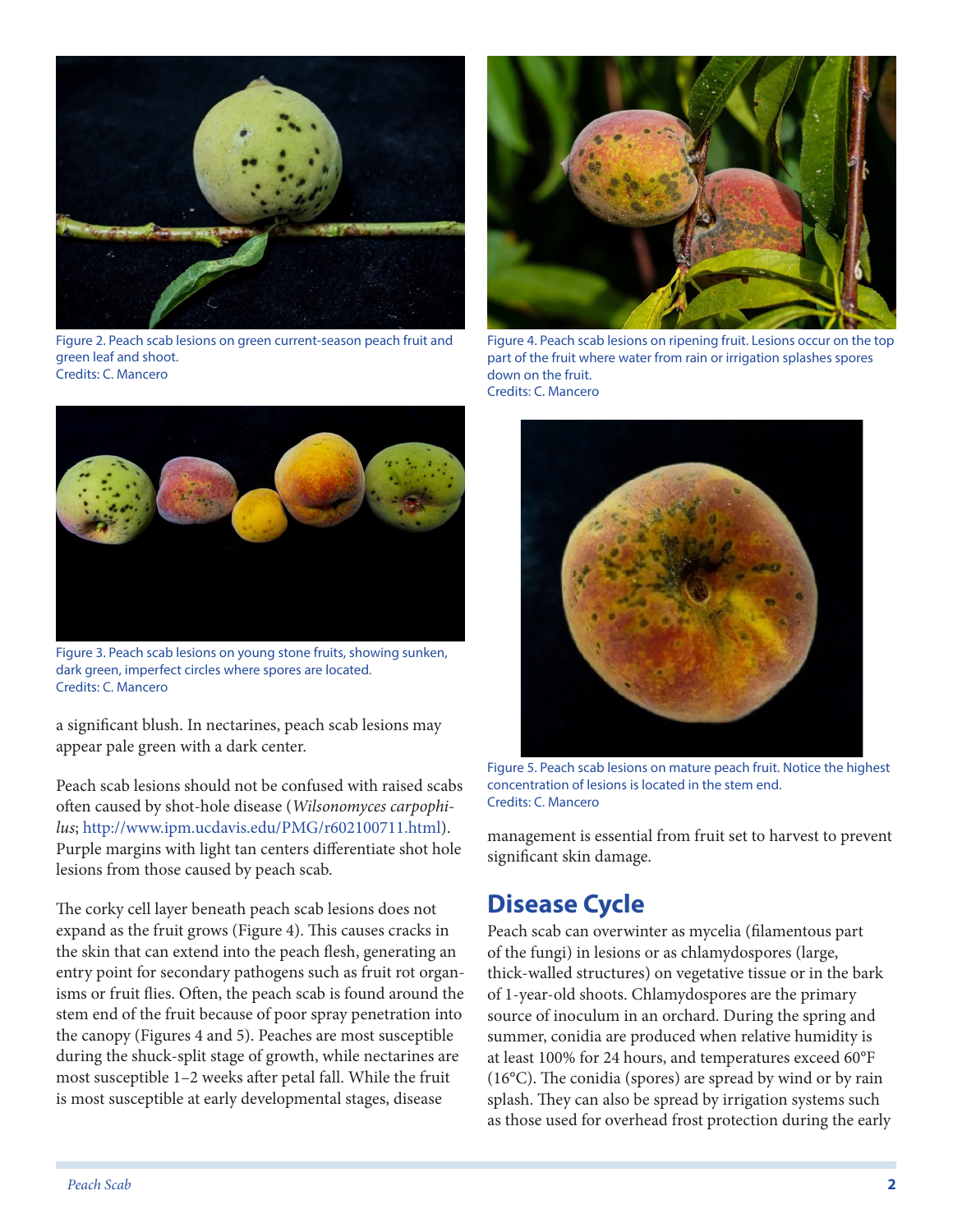spring. Wind dispersal is relatively minor compared to rain/ irrigation splash, the major means by which fungal spores are spread.

In the southeastern United States, the highest risk for infection occurs between petal fall and shuck split. (For more information on peach phenological stages, see https://www.clemson.edu/extension/peach/commercial/ diseases/files/h2.pdf.) Because they lack fuzz, nectarine fruit can be infected earlier than peaches, so monitoring should begin earlier in the fruit development. In some parts of the southeastern United States, late infections are not of concern because of the extended incubation period between infection and the appearance of symptoms (40–70 days); however, late infection remains a concern in Florida, where many of the low-chill peach varieties grown have a fruit developmental period of 70–90 days. (For more information, see http://edis.ifas.ufl.edu/mg374.)

During spring seasons with frequent precipitation, spray intervals should be shortened, and fungicides should be rotated to avoid development of fungicide resistance. Current and historical weather data can be found for various statewide sites using the Florida Automated Weather Network (FAWN; http://fawn.ifas.ufl.edu/). A rainy spring season (compared to the long-term average for your location) will most likely prolong the period of fungicide application for peach scab.

#### **Management**

Planning during the orchard establishment phase should include proper site selection. Avoid low-lying areas with poor air circulation and soil drainage. Implementation of a monitoring program based on the presence of lesions on the bark (Figure 1) of the previous years' growth can help to determine the relative potential for infection in the current year. Lesion numbers and sizes can be monitored while pruning and fruit thinning. Furthermore, inoculum sources can be reduced by removing wild or neglected stone-fruit trees growing nearby.

To date, there are no varieties that are resistant to peach scab. Cultural controls are limited to ensuring that proper pruning practices keep the tree canopy open in order to facilitate fungicide spray penetration. Fungicide sprays must be applied just before peak infection periods to provide maximum protection on developing fruit. The first infection period occurs at petal fall, followed by additional infection periods at shuck split, shuck off, and cover sprays as fruit are developing (Table 1). Targeted sprays work well. They will be most effective during periods of high conidial production, from shuck split to 8 weeks after petal fall (Table 2). *Fungicide sprays act as a preventive technique; they do not eliminate scab inoculum from the field.*



Figure 6. Peach scab life cycle in peach showing the main symptoms, including microscopic images for the pathogen Credits: C. Mancero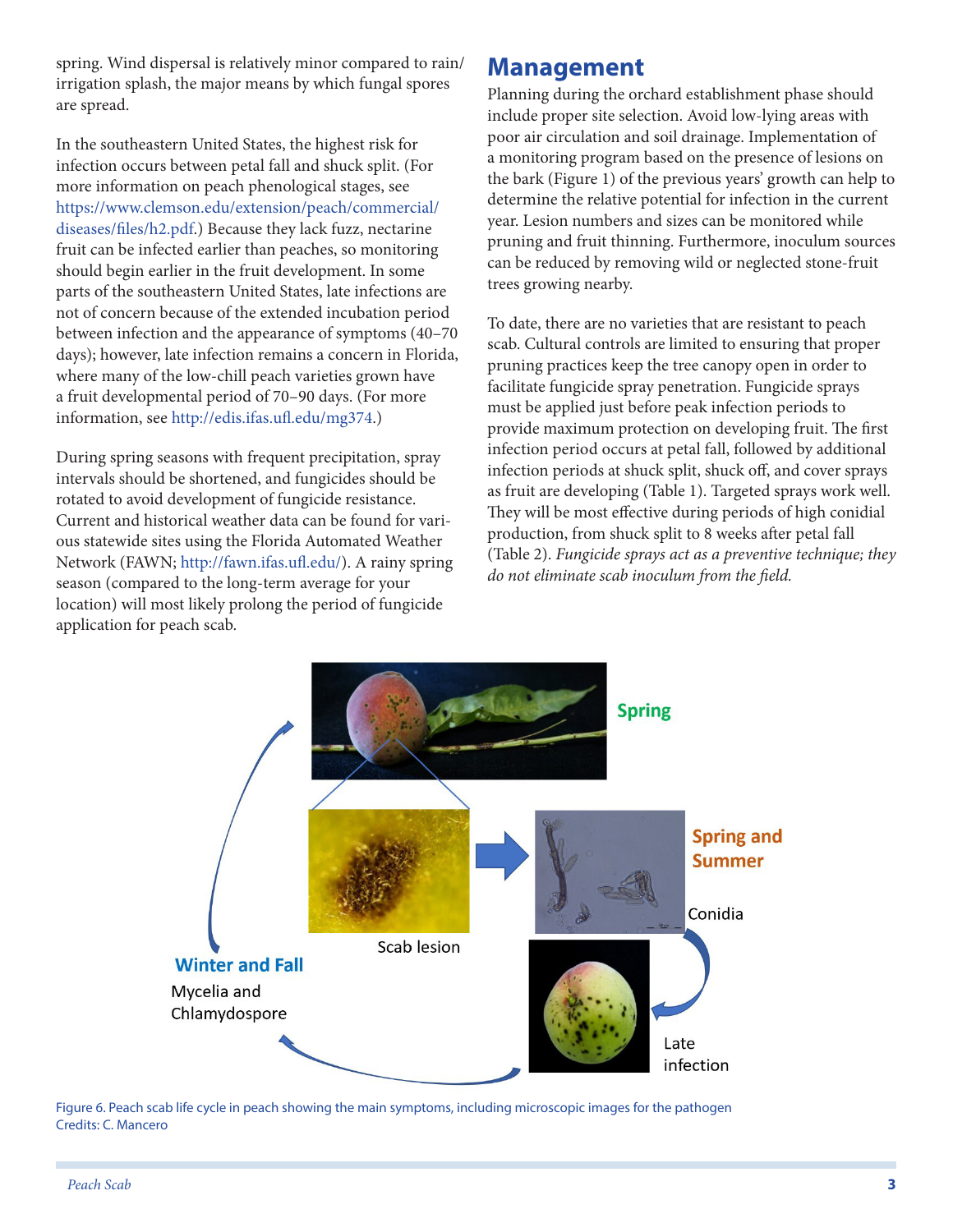#### Table 1. Key infection periods and suggested control strategies for optimal peach scab management.

| <b>Phenological stage</b> | <b>Suggested control strategies</b>                                                                                                                                                              |
|---------------------------|--------------------------------------------------------------------------------------------------------------------------------------------------------------------------------------------------|
| Petal fall                | Fungicide with antisporulant activity can reduce overwintering inoculum on twigs. Petal-fall and shuck-<br>split sprays are key management periods to reduce potential fruit infection severity. |
| Shuck split               | Use fungicides with contact and systemic actions during this period, when numbers of conidia are high.                                                                                           |
| Early cover sprays        | Shorten spray intervals during periods with frequent rain to maintain fungicide protection on<br>susceptible fruit.                                                                              |
| Cover sprays              | 6-8 weeks after petal fall, likelihood of infection decreases. Spray intervals may be lengthened<br>depending upon weather.                                                                      |

Table 2. Suggested fungicide options organized by efficacy for peach scab management during key phenological stages, their Fungicide Resistance Action Committee codes (FRAC codes), application rates, effectiveness, re-entry intervals (REI) and preharvest intervals (PHI) *Adapted from the Southeastern Peach, Nectarine, and Plum Management Guide\**. Effectiveness is gauged from  $(+++++) =$  Excellent to  $(+) =$  Poor.

| <b>Material</b>                     | <b>FRAC</b><br>code<br>(2014) | Rate/acre        | <b>Effectiveness</b> | <b>REI/PHI</b>                              | <b>Remarks</b>                                                                                                                                                                                                                                                                                                                                                                        |  |  |
|-------------------------------------|-------------------------------|------------------|----------------------|---------------------------------------------|---------------------------------------------------------------------------------------------------------------------------------------------------------------------------------------------------------------------------------------------------------------------------------------------------------------------------------------------------------------------------------------|--|--|
| <b>Petal Fall to 1% Shuck Split</b> |                               |                  |                      |                                             |                                                                                                                                                                                                                                                                                                                                                                                       |  |  |
| sulfur                              | M <sub>2</sub>                | $9-12$ lbs       | $+++$                | 24 hrs/0 days                               | Petal-fall scab sprays are sometimes of little value.<br>However, if conditions are particularly favorable for<br>scab development, no strategy can undo infections that<br>develop because of a missed spray.                                                                                                                                                                        |  |  |
| or                                  |                               |                  |                      |                                             |                                                                                                                                                                                                                                                                                                                                                                                       |  |  |
| chlorothalonil                      | M <sub>5</sub>                | $3-4$ pts        | $+++++$              | 12 hrs/do not<br>apply after<br>shuck split | Chlorothalonil provides 14-21 days of scab control.<br>Chlorothalonil is not labeled for use after shuck split.                                                                                                                                                                                                                                                                       |  |  |
| <b>Bravo Weather Stik</b>           |                               |                  |                      |                                             | Chlorothalonil and captan are severe eye irritants.<br>Although the restricted-entry interval expires after 12<br>hours, for 7 days after use, entry is permitted only when<br>the following safety measures are provided.                                                                                                                                                            |  |  |
| or                                  |                               |                  |                      |                                             | 1. At least one container designed specifically for flushing                                                                                                                                                                                                                                                                                                                          |  |  |
| <b>Bravo Ultrex WDG</b>             |                               | 2.8-3.8 lbs      |                      |                                             | eyes must be available in operating condition at the<br>mandatory WPS-required decontamination site.                                                                                                                                                                                                                                                                                  |  |  |
| or                                  |                               |                  |                      |                                             | 2. Workers must be informed, in a manner they can                                                                                                                                                                                                                                                                                                                                     |  |  |
| Equus 720 or                        |                               | $3-4$ pts        |                      |                                             | understand:                                                                                                                                                                                                                                                                                                                                                                           |  |  |
| <b>ECHO 720</b>                     |                               |                  |                      |                                             | • that residues in the treated area may be highly irritating<br>to their eyes.                                                                                                                                                                                                                                                                                                        |  |  |
| or                                  |                               |                  |                      |                                             | • that they should take precautions, such as refraining from                                                                                                                                                                                                                                                                                                                          |  |  |
| captan                              | M4                            | $4-6$ lbs        | $++++$               | 24 hrs/0 days                               | rubbing their eyes to keep the residues out of their eyes.                                                                                                                                                                                                                                                                                                                            |  |  |
| Captan 50W or<br>80WDG              |                               | $2.5 - 3.75$ lbs |                      |                                             | • that if they do get residues in their eyes, they should<br>immediately flush their eyes using the eyeflush container<br>that is located at the decontamination site or using other                                                                                                                                                                                                  |  |  |
| Captec 4L                           |                               | $2-3$ qts        |                      |                                             | readily available clean water.<br>• how to operate the eyeflush container.                                                                                                                                                                                                                                                                                                            |  |  |
| Azoxystrobin                        | 11                            | 9.0-15.5 fl oz   | $++++$               | 4 hrs/0 days                                | For peaches only, 9.0-15.5 fl oz can be used for scab                                                                                                                                                                                                                                                                                                                                 |  |  |
| Abound                              |                               |                  |                      |                                             | control. For scab, begin applications at petal fall and<br>continue at 7- to 14-day intervals per label. Do not apply<br>more than two sequential applications of FRAC code<br>11 fungicides before alternating with a fungicide that is<br>not in Group 11. For optimal resistance management,<br>use Abound only once per year and follow up with<br>chlorothalonil at shuck split. |  |  |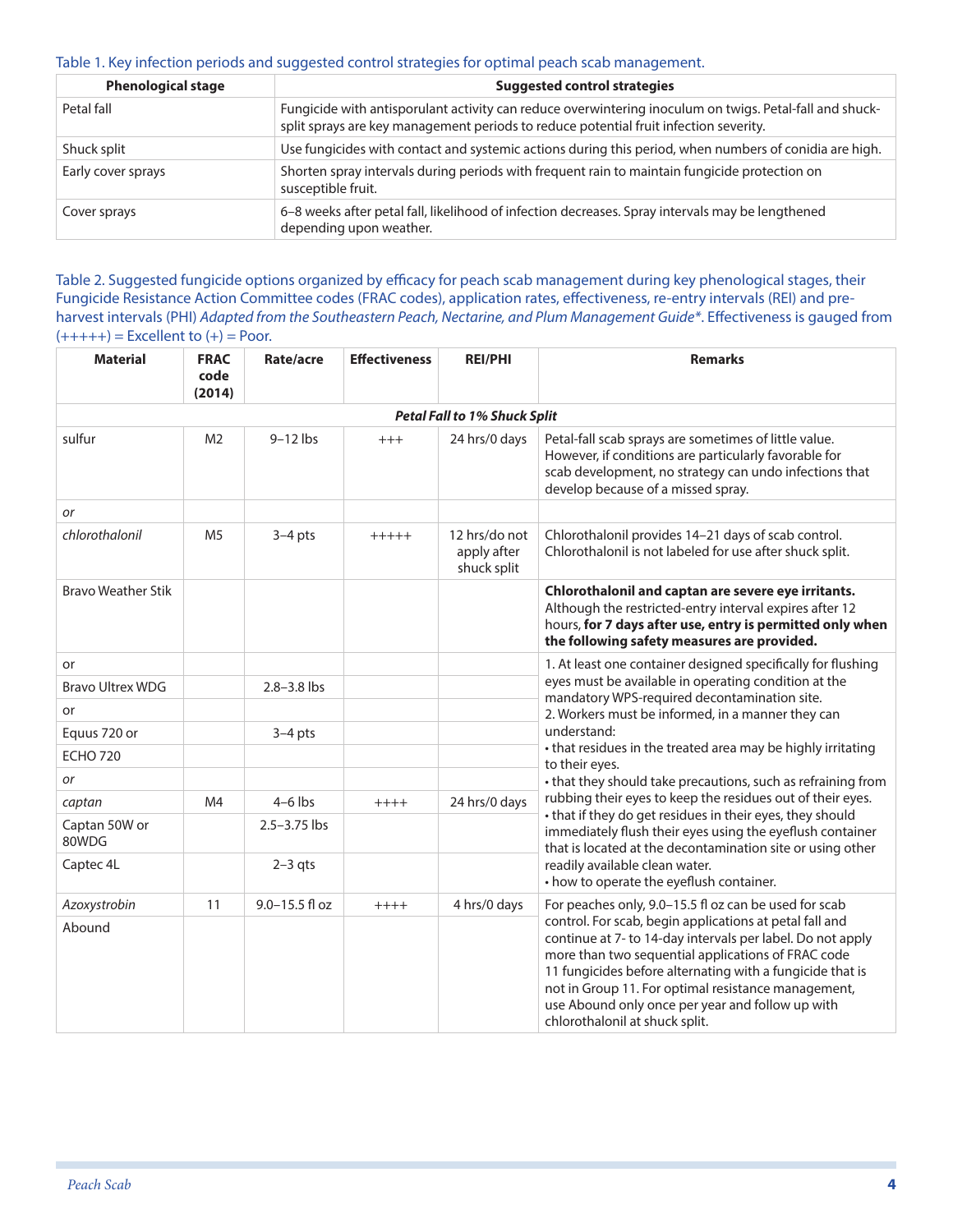| <b>Material</b>        | <b>FRAC</b><br>code<br>(2014) | Rate/acre        | <b>Effectiveness</b> | <b>REI/PHI</b>                           | <b>Remarks</b>                                                                                                                                                                                                                                                                                                                                                              |
|------------------------|-------------------------------|------------------|----------------------|------------------------------------------|-----------------------------------------------------------------------------------------------------------------------------------------------------------------------------------------------------------------------------------------------------------------------------------------------------------------------------------------------------------------------------|
|                        |                               |                  |                      | <b>Shuck Split to 10% Shuck Off</b>      |                                                                                                                                                                                                                                                                                                                                                                             |
| sulfur                 | M2                            | $9-12$ lbs       | $++$                 | 24 hrs/0 days                            |                                                                                                                                                                                                                                                                                                                                                                             |
| or                     |                               |                  |                      |                                          |                                                                                                                                                                                                                                                                                                                                                                             |
| captan                 | M4                            | $4-6$ lbs        | $++++$               | 24 hrs/0 days                            |                                                                                                                                                                                                                                                                                                                                                                             |
| Captan 50W or<br>80WDG |                               | $2.5 - 3.75$ lbs |                      |                                          | Captan 50W rates may be increased to 8 lbs/acre for larger<br>trees. Do not exceed 64 lbs. Captan/acre/season. Captan<br>is a severe eye irritant. See above special instructions for<br>Captan safety.                                                                                                                                                                     |
| Captec 4L              |                               | $2-3$ qts        |                      |                                          |                                                                                                                                                                                                                                                                                                                                                                             |
| <b>or</b>              |                               |                  |                      |                                          |                                                                                                                                                                                                                                                                                                                                                                             |
| Azoxystrobin           | 11                            | 9.0-15.5 fl ozs  | $++++$               | 4 hrs/0 days                             | For peaches only, 9.0-15.5 fl oz can be used for scab                                                                                                                                                                                                                                                                                                                       |
| Abound                 |                               |                  |                      |                                          | control. For scab, begin applications at petal fall and<br>continue at 7- to 14-day intervals. Do not apply more than<br>two sequential applications of FRAC code 11 fungicides<br>before alternating with a fungicide that is not in Group<br>11. For optimal resistance management, use Abound only<br>once per year and follow up with chlorothalonil at shuck<br>split. |
|                        |                               |                  |                      | 7 to 10 Days after Shuck Split Spray     |                                                                                                                                                                                                                                                                                                                                                                             |
| sulfur                 | M <sub>2</sub>                | $9-12$ lbs       | $^{++}$              | 24 hrs/0 days                            | The addition of thiophanate-methyl (Topsin-M) at 1.25<br>Ibs./acre can enhance scab control. If thiophanate-methyl<br>is used here, it should be used only once and not in other<br>earlier or later sprays because of potential for resistance.                                                                                                                            |
| or                     |                               |                  |                      |                                          |                                                                                                                                                                                                                                                                                                                                                                             |
| captan                 | M4                            | $4-6$ lbs        | $++++$               | 24 hrs/0 days                            | Captan is a severe eye irritant. See above special<br>instructions for Captan safety.                                                                                                                                                                                                                                                                                       |
| Captan 50W or<br>80WDG |                               | 2.5-3.75 lbs     |                      |                                          |                                                                                                                                                                                                                                                                                                                                                                             |
| Captec 4L              |                               | $2-3$ qts        |                      |                                          |                                                                                                                                                                                                                                                                                                                                                                             |
|                        |                               |                  |                      | <b>Early Cover Sprays Before Harvest</b> |                                                                                                                                                                                                                                                                                                                                                                             |
| sulfur                 | M <sub>2</sub>                | $9-12$ lbs       | $^{++}$              | 24 hrs/0 days                            |                                                                                                                                                                                                                                                                                                                                                                             |
| or                     |                               |                  |                      |                                          |                                                                                                                                                                                                                                                                                                                                                                             |
| captan                 | M4                            | $4-6$ lbs        | $+++++$              | 24 hrs/0 days                            | Captan products provide enhanced scab and green fruit<br>rot control.                                                                                                                                                                                                                                                                                                       |
| Captan 50W or<br>80WDG |                               | 2.5-3.75 lbs     |                      |                                          | Captan is a severe eye irritant. See above special<br>Instructions for Captan safety.                                                                                                                                                                                                                                                                                       |
| Captec 4L              |                               | $2-3$ qts        |                      |                                          |                                                                                                                                                                                                                                                                                                                                                                             |
| or                     |                               |                  |                      |                                          |                                                                                                                                                                                                                                                                                                                                                                             |
| Azoxystrobin           | 11                            | 9.0-15.5 fl oz   | $++++$               | 4 hrs/0 days                             | For peaches only, 9.0-15.5 fl oz can be used for scab                                                                                                                                                                                                                                                                                                                       |
| Abound                 |                               |                  |                      |                                          | control. For scab, begin applications at petal fall and<br>continue at 7- to 14-day intervals. Do not apply more than<br>two sequential applications of FRAC code 11 fungicides<br>before alternating with a fungicide that is not in Group<br>11. For optimal resistance management, use Abound only<br>once per year and follow up with chlorothalonil at shuck<br>split. |
| tebuconazole           | 3                             | 4 oz             | $+++++$              | 12 hrs/0 days                            | On larger trees, the per-acre rate may be increased to 8 oz<br>of Elite, Orius or Tebuzol.                                                                                                                                                                                                                                                                                  |
| Elite 45DF             |                               |                  |                      |                                          |                                                                                                                                                                                                                                                                                                                                                                             |
| Orius 45DF             |                               |                  |                      |                                          |                                                                                                                                                                                                                                                                                                                                                                             |
| Tebuzol 45DF           |                               |                  |                      |                                          |                                                                                                                                                                                                                                                                                                                                                                             |